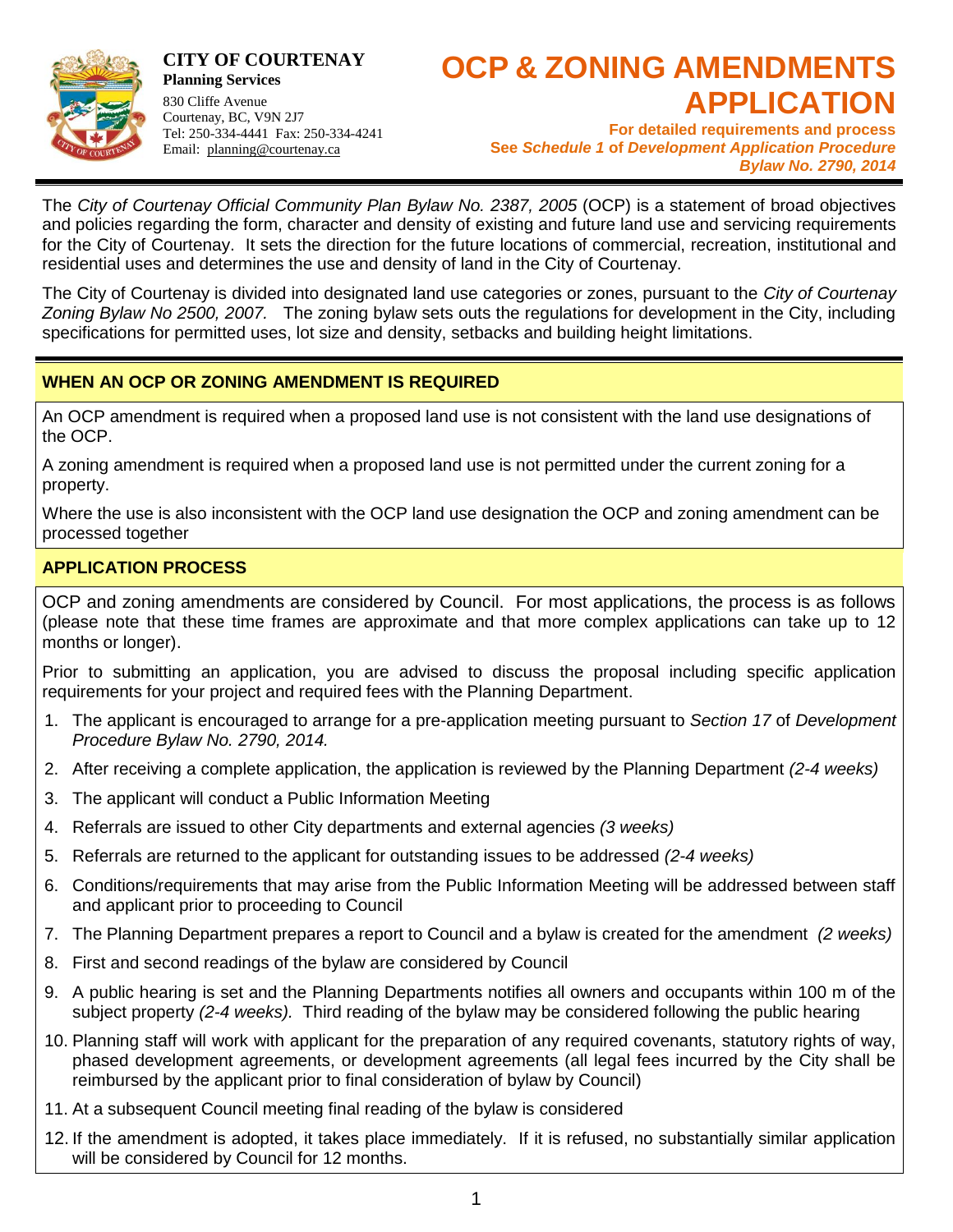

**CITY OF COURTENAY Planning Services** 830 Cliffe Avenue Courtenay, BC, V9N 2J7 Tel: 250-334-4441 Fax: 250-334-4241 Email: planning@courtenay.ca

# **OCP & ZONING AMENDMENTS APPLICATION**

**For detailed requirements and process See** *Schedule 1* **of** *Development Application Procedure Bylaw No. 2790, 2014*

#### **BEFORE SUBMITTING YOUR APPLICATION IT IS IMPORTANT TO NOTE THE FOLLOWING:**

- 1. Incomplete applications will be returned to the applicant;
- 2. It is the applicant's responsibility to be familiar and knowledgeable of all requirements, policies and applicable bylaws within the City of Courtenay, and to clearly represent how the application conforms to these requirements, policies and bylaws before the application will be accepted;
- 3. The coordinating professional must ensure that the submissions, including all plans are internally consistent. Plans that are not internally consistent will be returned to the coordinating professional with no further review;
- 4. Applications that are inactive for a period of 6 months or more may be closed at the discretion of the City.

| <b>APPLICANT INFORMATION</b> | <b>DESCRIPTION OF PROPERTY</b> |
|------------------------------|--------------------------------|
|                              |                                |
|                              |                                |

#### **If applicant is NOT the owner of property:**

| Owner's Name(s): | Owner's phone/e-mail: |
|------------------|-----------------------|
| Owner's Address: |                       |

## **Written Strata Council Approval (if applicable) to be included with application.**

| <b>OFFICIAL COMMUNITY PLAN AMENDMENT</b>                                                                                                                                                                                                                                                                                                                                                       | <b>ZONING AMENDMENT</b>          |  |  |
|------------------------------------------------------------------------------------------------------------------------------------------------------------------------------------------------------------------------------------------------------------------------------------------------------------------------------------------------------------------------------------------------|----------------------------------|--|--|
| <b>Current OCP Designation:</b>                                                                                                                                                                                                                                                                                                                                                                | <b>Current Zoning:</b>           |  |  |
| <b>Proposed Designation:</b>                                                                                                                                                                                                                                                                                                                                                                   | <b>Proposed Zoning:</b>          |  |  |
|                                                                                                                                                                                                                                                                                                                                                                                                | <b>BRIEF PROJECT DESCRIPTION</b> |  |  |
|                                                                                                                                                                                                                                                                                                                                                                                                |                                  |  |  |
| <b>YES</b><br><b>NO</b><br>Staff and Council encourage applicants to work with the Comox Valley Conservation Partnership<br>(referrals@cvlandtrust.ca) early in the design stages of a project to obtain valuable feedback on<br>design options that could help mitigate, improve or adapt to environmental conditions of the<br>development site. Please indicate if you have contacted them. |                                  |  |  |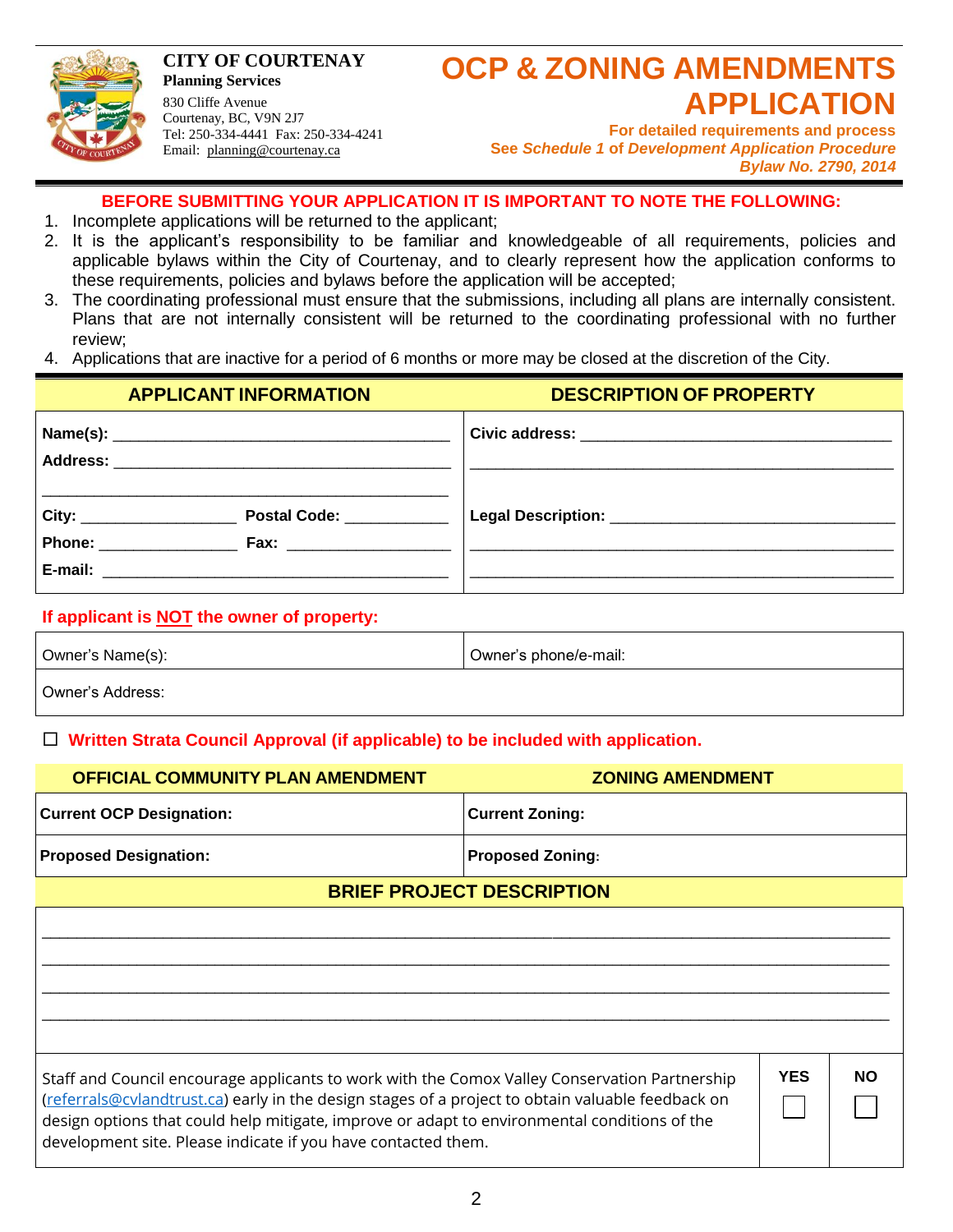| <b>SITE &amp; BUILDING INFORMATION</b>                                                                                                                                                                                                                                                                                       |                                            |                                             |                                                                                                                                                                                                                                      |           |
|------------------------------------------------------------------------------------------------------------------------------------------------------------------------------------------------------------------------------------------------------------------------------------------------------------------------------|--------------------------------------------|---------------------------------------------|--------------------------------------------------------------------------------------------------------------------------------------------------------------------------------------------------------------------------------------|-----------|
| <b>Existing:</b>                                                                                                                                                                                                                                                                                                             | Proposed:                                  |                                             | <b>Existing:</b>                                                                                                                                                                                                                     | Proposed: |
| Front setback:                                                                                                                                                                                                                                                                                                               |                                            | Parking Spaces:                             |                                                                                                                                                                                                                                      |           |
| Rear setback:<br>and the control of the con-                                                                                                                                                                                                                                                                                 | <u> 1989 - Johann Barbara, martin basa</u> | Loading Spaces:                             |                                                                                                                                                                                                                                      |           |
| Side setback:                                                                                                                                                                                                                                                                                                                |                                            | Landscaped Area:                            |                                                                                                                                                                                                                                      |           |
| Side flanking street: ____________                                                                                                                                                                                                                                                                                           | <u> 1989 - Johann Barbara, martin a</u>    | Useable Open Space:                         | <b>Contract Contract Contract Contract Contract Contract Contract Contract Contract Contract Contract Contract Contract Contract Contract Contract Contract Contract Contract Contract Contract Contract Contract Contract Contr</b> |           |
| Building height:                                                                                                                                                                                                                                                                                                             |                                            | Fence height:                               |                                                                                                                                                                                                                                      |           |
| Landscape setbacks: ____________                                                                                                                                                                                                                                                                                             |                                            |                                             |                                                                                                                                                                                                                                      |           |
|                                                                                                                                                                                                                                                                                                                              |                                            |                                             |                                                                                                                                                                                                                                      |           |
| <b>Proposed Gross Floor Area:</b>                                                                                                                                                                                                                                                                                            |                                            | Lot Coverage (including building coverage): |                                                                                                                                                                                                                                      |           |
| <b>APPLICANT/AGENT AUTHORIZATION</b><br><b>Complete ONE of the following:</b>                                                                                                                                                                                                                                                |                                            |                                             |                                                                                                                                                                                                                                      |           |
| 1. If the owners is applying personally:                                                                                                                                                                                                                                                                                     |                                            |                                             |                                                                                                                                                                                                                                      |           |
| I am the owner of the real property, legally described as:<br>a.<br>registered as such in the Land Registry Office in Victoria, BC; and that                                                                                                                                                                                 |                                            |                                             |                                                                                                                                                                                                                                      |           |
| I hereby agree to indemnify and save harmless the City of Courtenay and its employees against all claims, liabilities, judgements,<br>b.<br>costs and expenses of whatsoever which may in any way occur against the said City and its employees in consequence and of<br>incidental to, the consideration of the application |                                            |                                             |                                                                                                                                                                                                                                      |           |
| Signature of Registered Owner                                                                                                                                                                                                                                                                                                |                                            | Date                                        |                                                                                                                                                                                                                                      |           |
| Signature of Registered Owner                                                                                                                                                                                                                                                                                                |                                            | Date                                        |                                                                                                                                                                                                                                      |           |
| *If multiple owners are listed or the property(ies) are owned by a company, the signatures of all owners or required<br>company signatories must be included.<br>Please Initial here that all required signatures are shown on this form. ___________________________                                                        |                                            |                                             |                                                                                                                                                                                                                                      |           |
| 2. If an agent is applying on behalf of the owner:                                                                                                                                                                                                                                                                           |                                            |                                             |                                                                                                                                                                                                                                      |           |
|                                                                                                                                                                                                                                                                                                                              |                                            |                                             |                                                                                                                                                                                                                                      |           |
| b. I hereby agree to indemnify and keep harmless the City of Courtenay and its employees against all claims, liabilities, judgements,<br>costs and expenses of whatsoever which may in any way occur against the said City and its employees in consequence and of<br>incidental to, the consideration of the application;   |                                            |                                             |                                                                                                                                                                                                                                      |           |
| It is understood that until the City of Courtenay is advised in writing that I am no longer acting on behalf of the undersigned registered<br>owner, the City of Courtenay shall deal exclusively with me with respect to all matters pertaining to the proposed application;                                                |                                            |                                             |                                                                                                                                                                                                                                      |           |
| I hereby declare that the foregoing information is true and proper and I make this declaration knowing that it is of the same force and<br>effect as if made under oath and by virtue of the Canada Evidence Act.                                                                                                            |                                            |                                             |                                                                                                                                                                                                                                      |           |
| Signature of Agent                                                                                                                                                                                                                                                                                                           |                                            | Date                                        |                                                                                                                                                                                                                                      |           |
| Signature of Registered Owner                                                                                                                                                                                                                                                                                                |                                            | Date                                        |                                                                                                                                                                                                                                      |           |
| Signature of Registered Owner                                                                                                                                                                                                                                                                                                |                                            | Date                                        |                                                                                                                                                                                                                                      |           |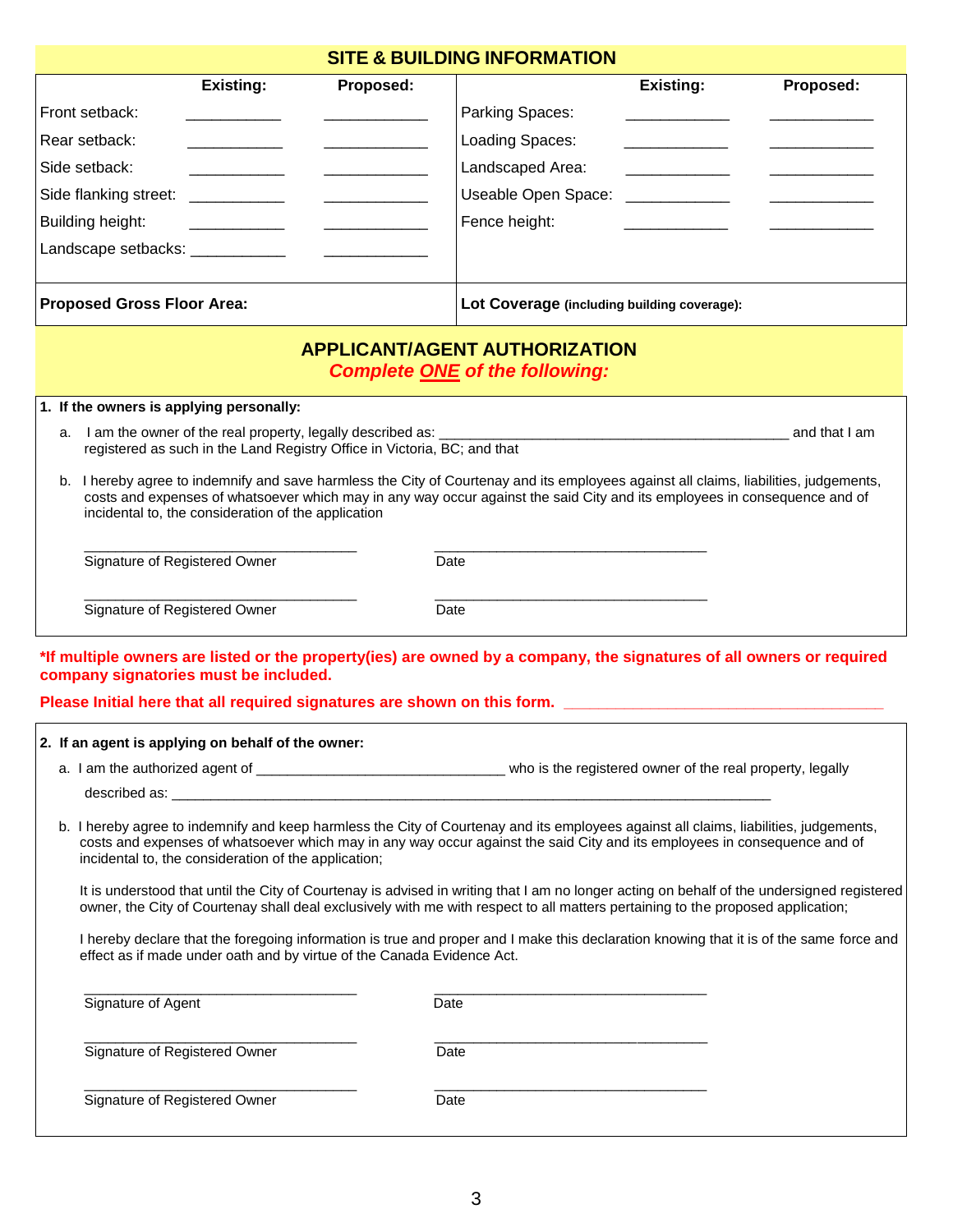**This checklist outlines the mandatory requirements for a complete submission. Please ensure you have included all required documentation and drawings or your application will not be processed. Please note that further submission materials may be required during application processing.**

|        |        | Completed Application signed by the registered owners, or written authority for an agent to act on<br>behalf of the owner and written Strata Council approval (if applicable)                                                                                                                                                                                          |
|--------|--------|------------------------------------------------------------------------------------------------------------------------------------------------------------------------------------------------------------------------------------------------------------------------------------------------------------------------------------------------------------------------|
|        |        | Certificate of Title * dated no more than 5 business days prior to the date of the application<br>* Copy of Certificate of Title shall also include copies of any easements and covenants (this<br>information is available from the Land Title Office).                                                                                                               |
|        |        | <b>Application Fee</b>                                                                                                                                                                                                                                                                                                                                                 |
|        |        | BC Land Surveyors sketch plan in <b>metric</b> including any existing buildings on the property in relation to<br>legal property boundaries                                                                                                                                                                                                                            |
|        |        | <b>Site Disclosure Statement for Contaminated Sites</b>                                                                                                                                                                                                                                                                                                                |
|        |        | Written statement on conformance to Sustainability Evaluation Checklist                                                                                                                                                                                                                                                                                                |
|        |        | Written statement on conformance to the Affordable Housing Policy                                                                                                                                                                                                                                                                                                      |
|        |        | Written summary, including description of proposed development and reasons/rationale for the<br>proposal. The written summary must explain how the proposal complies with the applicable<br>development permit guidelines. When an element of the proposal does not comply with a guideline a<br>justification stating the divergence and the reason shall be included |
|        |        | Electronic submissions of all drawings to be provided with all applications (must be in PDF format)                                                                                                                                                                                                                                                                    |
|        |        | <b>ARCHITECTURAL SUBMISSIONS</b><br>See Schedule 8 of Development Application Procedure Bylaw No. 2790, 2014 for detailed information                                                                                                                                                                                                                                  |
|        |        |                                                                                                                                                                                                                                                                                                                                                                        |
| $\Box$ |        | Three copies of professionally drawn Architectural Submissions (one large copy, one reduced color<br>11 x 17 copy and one electronic/pdf copy) and must include the following:                                                                                                                                                                                         |
|        | ❏      | <b>Location Map</b>                                                                                                                                                                                                                                                                                                                                                    |
|        | $\Box$ | Elevations, sections, floor plans (and roof plans where requested)                                                                                                                                                                                                                                                                                                     |
|        | □      | North arrow and drawing scales                                                                                                                                                                                                                                                                                                                                         |
|        | $\Box$ | Dimensions, in <b>metric</b> or metric conversions, for all elevations and site plans                                                                                                                                                                                                                                                                                  |
|        | $\Box$ | Geodetic elevation                                                                                                                                                                                                                                                                                                                                                     |
|        | □      | Comprehensive building site layout                                                                                                                                                                                                                                                                                                                                     |
|        | $\Box$ | Exterior building materials and colours                                                                                                                                                                                                                                                                                                                                |
|        | $\Box$ | Zoning bylaw compliance                                                                                                                                                                                                                                                                                                                                                |
|        | $\Box$ | Parking lot layout in accordance with City standards, including bicycle parking                                                                                                                                                                                                                                                                                        |
|        | ப      | Waste and recycling storage and pickup areas, for commercial, institutional, industrial and multi-<br>residential                                                                                                                                                                                                                                                      |
|        | $\Box$ | Vehicle/pedestrian circulation and turning radius for delivery and emergency vehicles including<br>waste and recycling pick up services                                                                                                                                                                                                                                |
|        | ⊔      | Road widening                                                                                                                                                                                                                                                                                                                                                          |
|        | ⊔      | Fire hydrant locations                                                                                                                                                                                                                                                                                                                                                 |
|        | ⊔      | Open space                                                                                                                                                                                                                                                                                                                                                             |
|        | $\Box$ | All watercourses and riparian areas, trees to be retained and any other sensitive environmental<br>features including required setback areas                                                                                                                                                                                                                           |
|        | ⊔      | For applications within a Tree Management and Protection area, location of all existing trees<br>greater than 20cm DBH shall also be included                                                                                                                                                                                                                          |